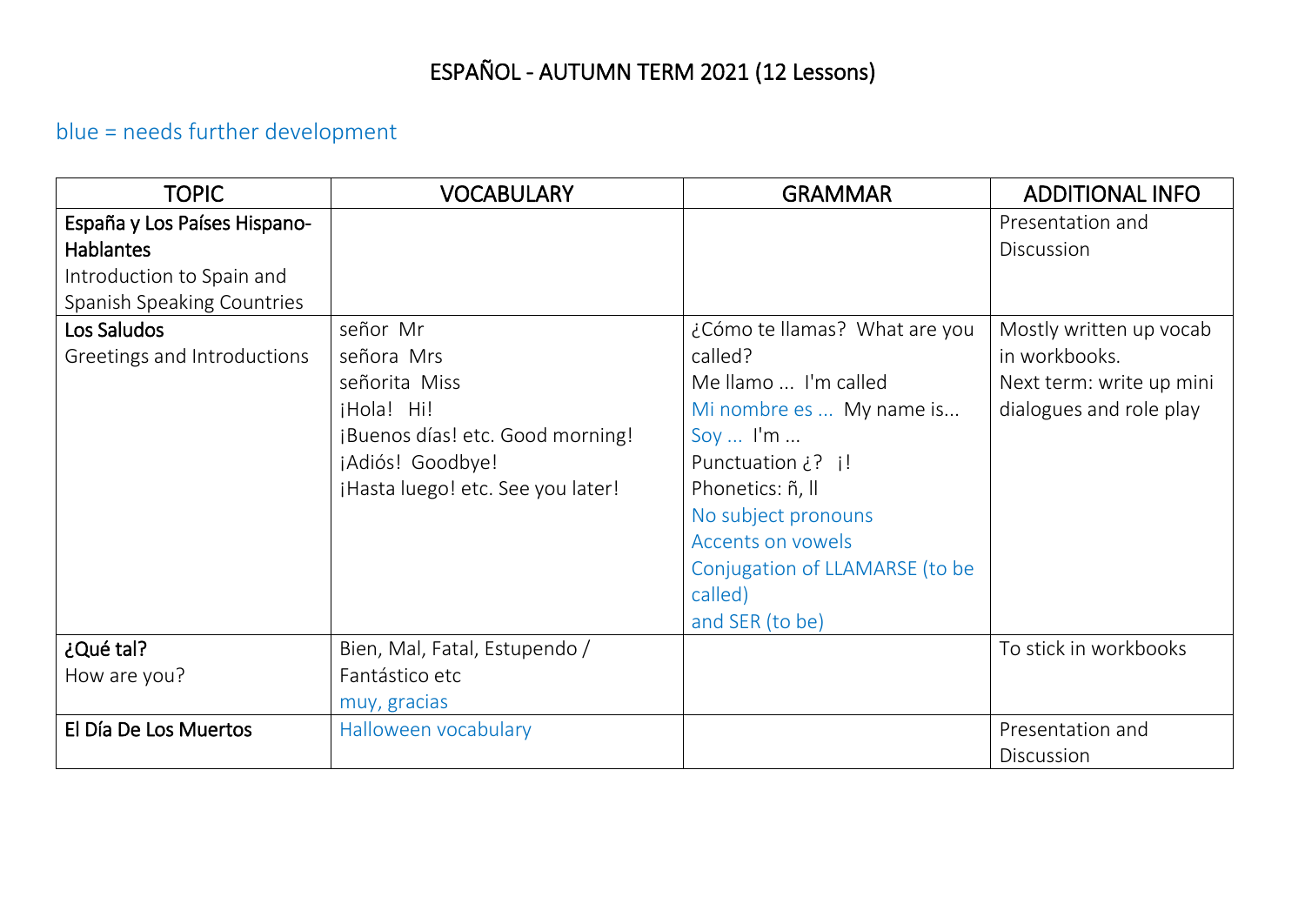| <b>TOPIC</b>               | <b>VOCABULARY</b>                       | <b>GRAMMAR</b>                 | <b>ADDITIONAL INFO</b>   |
|----------------------------|-----------------------------------------|--------------------------------|--------------------------|
| Las Mascotas               | Gato, perro, tortuga, conejo, cobaya,   | ¿Tienes animales? ¿Tienes      | Next time: talk about    |
| Pets and other animals     | serpiente, ratón, rata, perrito, araña, | mascotas? Have you got any     | (and write a couple of   |
| (including wild animal     | hámster, pájaro,                        | pets ?                         | sentences) about our     |
| cognates and farm animals) | y                                       | Sí, tengo                      | pets                     |
|                            |                                         | No, no tengo mascotas          |                          |
|                            |                                         | Articles: Un / Una, El / La    |                          |
|                            |                                         | ¿Qué es esto? Es               |                          |
|                            |                                         | What's this? It's a            |                          |
|                            |                                         | Phonetics: II, ñ, j, z, c, h   |                          |
|                            |                                         | Conjugation of TENER (to have) |                          |
| El Sistema Solar           | los planetas (Mercurio, Venus, La       |                                | Song and Discussion      |
| The Solar System           | Tierra, Marte, Júpiter, Saturno, Urano, |                                |                          |
|                            | Neptuno)                                |                                |                          |
|                            | el Sol, estrella, extraterrestre,       |                                |                          |
|                            | astronauta, nave espacial               |                                |                          |
| Los Números                | cero, uno, dos  quince                  | ¿Cuántos  hay? / ¿Cuántas      | Next time: worksheets    |
| Numbers 0-15               | $+ mas$                                 | hay? How many  are there?      | How old are you?         |
|                            | - menos                                 | Hay  There are                 | Dates (numbers up to 31) |
|                            | $=$ son                                 | $cinco + cuatro = nueve$       |                          |
| Los Colores                | rojo, azul, verde, amarillo, violeta,   | ¿De qué color es ?             | Next time: worksheets    |
| Colours                    | naranja, marrón, blanco, negro, gris,   | ¿De qué color son ?            | with anagrams, colouring |
|                            | rosa                                    | What colour is / are ?         | aliens                   |
|                            |                                         | Agreement of colours (and      |                          |
|                            |                                         | adjectives) with the noun      |                          |
| La Navidad                 | Xmas Vocab: muñeco de nieve, Papá       |                                | Mi Burrito Sabanero      |
| Christmas                  | Noel, árbol de Navidad, burro, reno,    |                                | Christmas Song           |
|                            | estrella, regalos                       |                                | Christmas Crosswords     |
|                            |                                         |                                | <b>Colouring Sheets</b>  |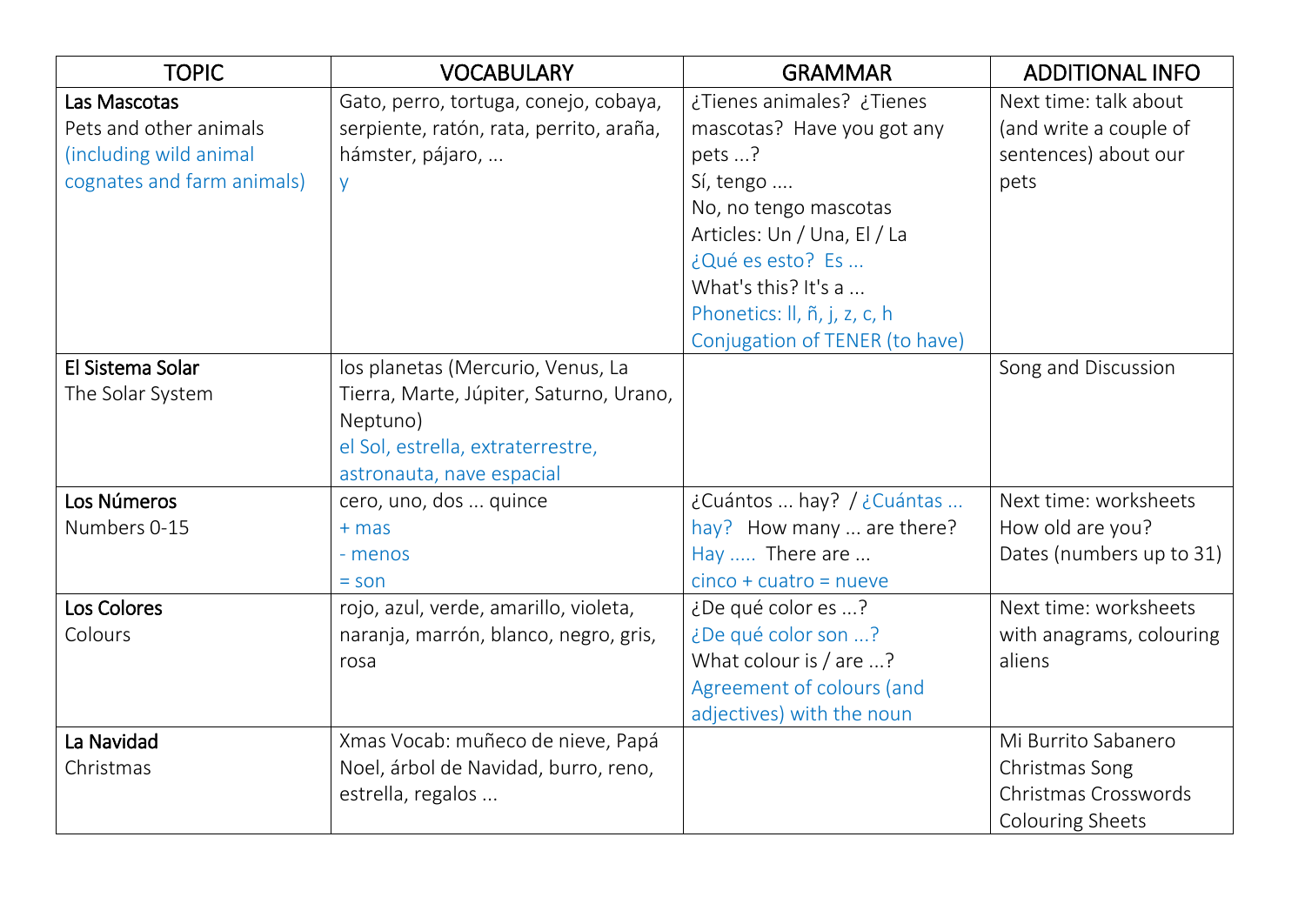## SPRING TERM 2022 - PROPOSED OVERVIEW

#### REVISION AND DEVELOPMENT

## 1. Los Saludos and ¿Qué tal?

Complete in workbooks, stick in sheets as necessary. Development: mini dialogues (oral and written)

#### 2. Los Números y Los Colores

Revision with presentations and worksheets Development: numbers up to 31 (dates, times and ages). ¿Cuántos años tienes? Tengo ... años

#### 3. Los Animales

Revision with presentations and worksheets Development: talking about our pets and / or farms

BINGO - with colours, animals and numbers

## NEW TOPICS

4. La Hora ¿Qué hora es? What time is it?

## 5. Dîas, Meses y Estaciones

Days, Months, Seasons ¿Qué día es? ¿Qué fecha es? What day / date is it?